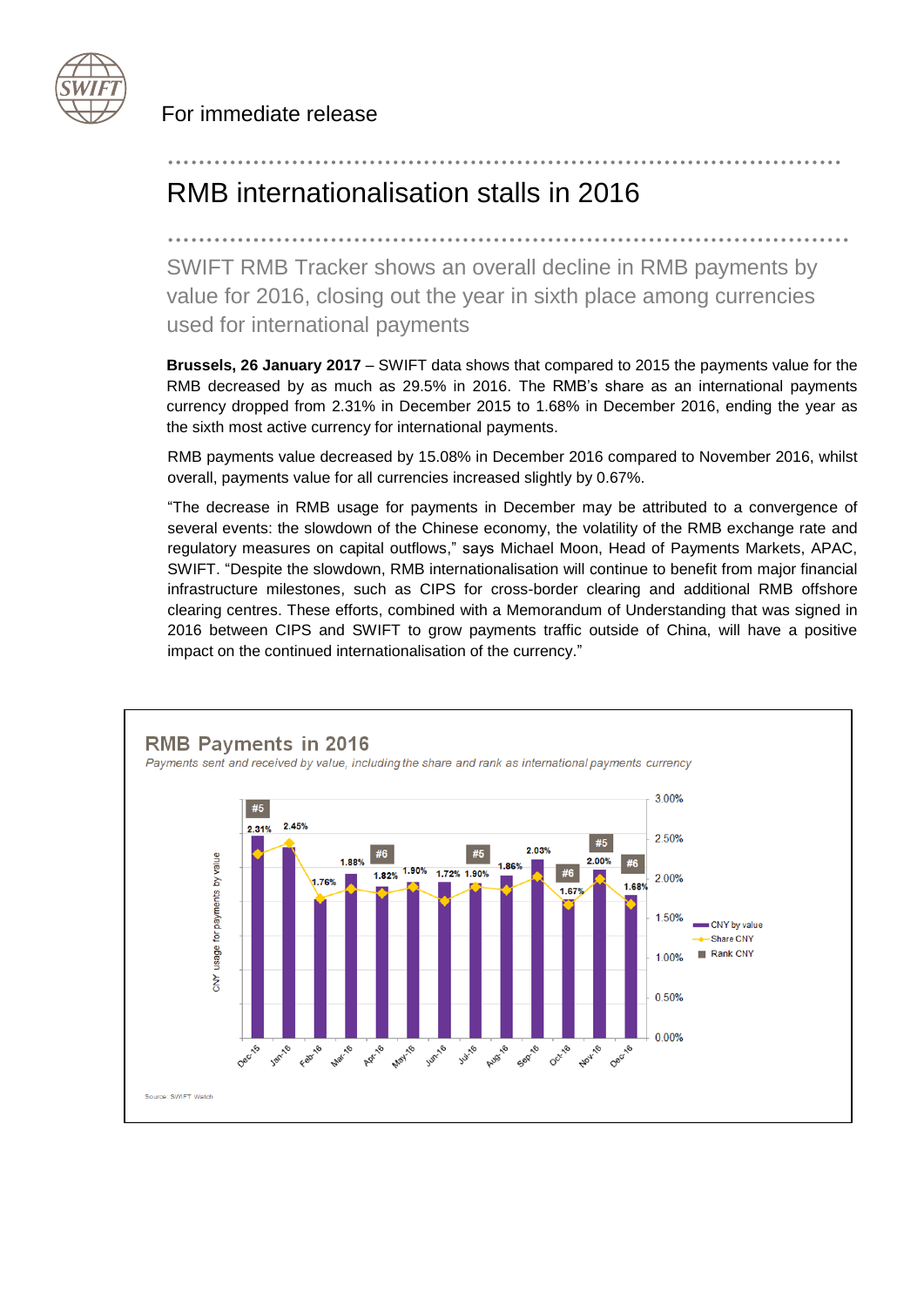



#### **About SWIFT and RMB Internationalisation**

Since 2010, SWIFT has actively supported its customers and the financial industry regarding RMB internationalisation through various publications and reports. Through its Business Intelligence Solutions team, SWIFT publishes key adoption statistics in the RMB Tracker, insights on the implications of RMB internationalisation, perspectives on RMB clearing and offshore clearing guidelines, supports bank's commercial RMB product launches and provides in-depth analysis and business intelligence, as well as engaging with offshore clearing centres and the Chinese financial community to support the further internationalisation of the RMB.

The SWIFT network fully supports global RMB transactions, and its messaging services enable Chinese character transportation via Chinese Commercial Code (CCC) in FIN or via Chinese characters in MX (ISO 20022 messages). It offers a suite of dedicated RMB business intelligence products and services to support financial institutions and corporates. In addition, SWIFT collaborates with the community to publish the Offshore and Cross-Border RMB Best Practice Guidelines, which facilitate standardised RMB back office operations.

Please click [here](http://www.swift.com/products/renminbi/overview) for more information about RMB Internationalisation or join our new 'Business Intelligence Transaction Banking' LinkedIn group.

For more information, visi[t www.swift.com.](http://www.swift.com/)

#### **About SWIFT**

SWIFT is a global member-owned cooperative and the world's leading provider of secure financial messaging services.

We provide our community with a platform for messaging and standards for communicating, and we offer products and services to facilitate access and integration, identification, analysis and financial crime compliance.

Our messaging platform, products and services connect more than 11,000 banking and securities organisations, market infrastructures and corporate customers in more than 200 countries and territories, enabling them to communicate securely and exchange standardised financial messages in a reliable way. As their trusted provider, we facilitate global and local financial flows, support trade and commerce all around the world; we relentlessly pursue operational excellence and continually seek ways to lower costs, reduce risks and eliminate operational inefficiencies.

Headquartered in Belgium, SWIFT's international governance and oversight reinforces the neutral, global character of its cooperative structure. SWIFT's global office network ensures an active presence in all the major financial centres.

For more information, visi[t www.swift.com](http://www.swift.com/) or follow us o[n Twitter: @swiftcommunity](https://twitter.com/swiftcommunity) an[d LinkedIn: SWIFT](http://www.linkedin.com/company/swift)

**Contacts:**  Cognito [swift@cognitomedia.com](mailto:swift@cognitomedia.com)